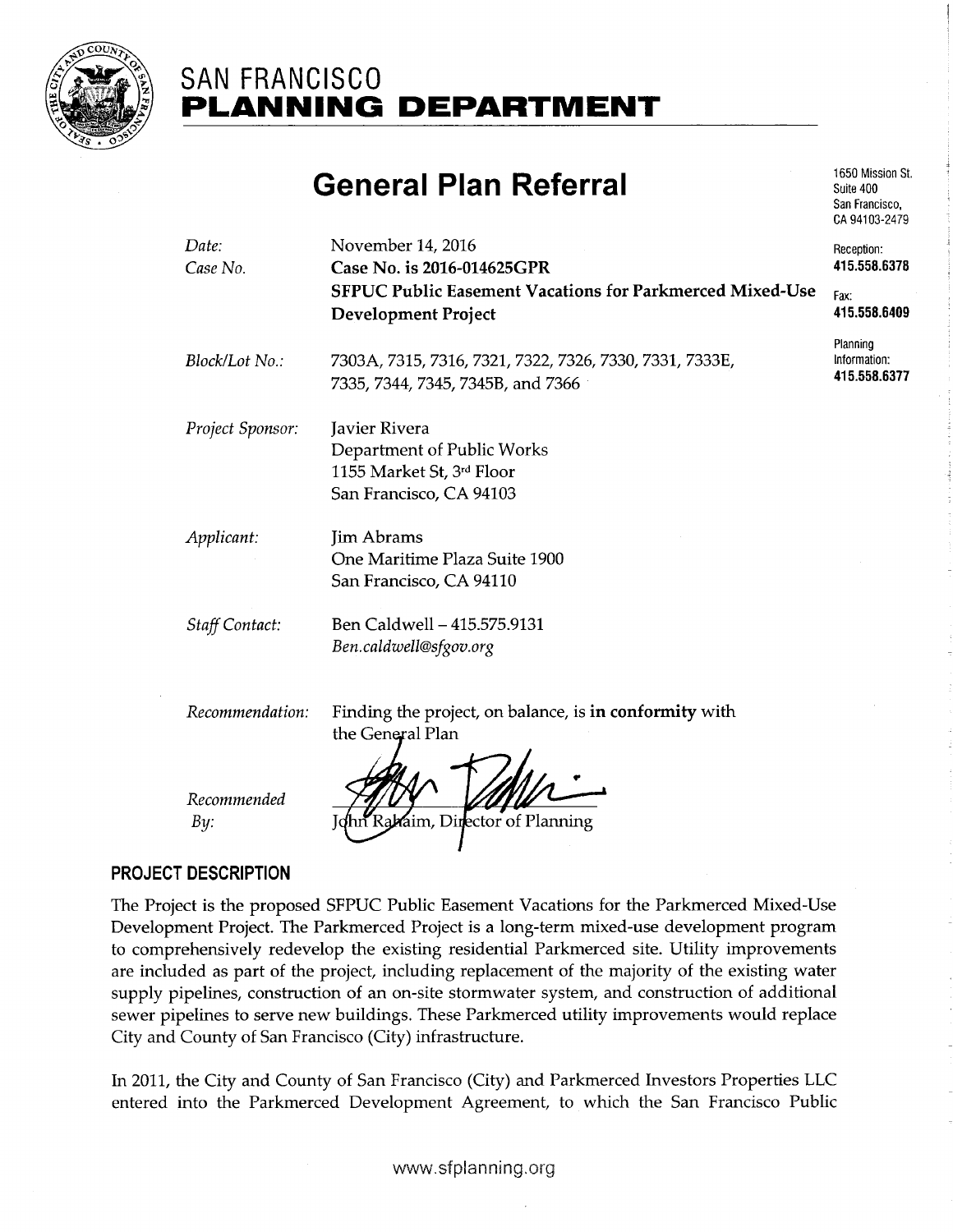### GENERAL PLAN REFERRAL CASE N0.2016-014625GPR SFPUC PUBLIC EASEMENT VACATIONS FOR THE PARKMERCED MIXED-USE DEVELOPMENT PROJECT

Utilities Commission (SFPUC) provided consent by SFPUC Resolution No. 11-0091. In consenting to the Parkmerced Development Agreement, the SFPUC anticipated dedication of new water and wastewater infrastructure within public streets serving the Burdened Property and the Project (Replacement Infrastructure). The SFPUC owns water and sewer easements encumbering the Burdened Property (Existing Easements). Parkmerced Owner LLC is requesting that the City vacate the Existing Easements associated with the Burdened Property, and convey all of City's right, title, and interest in the Existing Easements to Parkmerced Owner LLC so that Parkmerced Owner LLC may proceed with its construction of Project Phases 1A and 1B.

The submittal is for a General Plan Referral to recommend whether the Project is in conformity with the General Plan, pursuant to Section 4.105 of the Charter, and Section 2A.52 and 2A.53 of the Administrative Code.

#### ENVIRONMENTAL REVIEW

The project received CEQA clearance under the Parkmerced Project EIR, certified by the Planning Commission on 2/10/11, Motion No. 18629, Case No. 2008.0021E.

#### GENERAL PLAN COMPLIANCE AND BASIS FOR RECOMMENDATION

The Project is the proposed SFPUC Public Easement Vacations for the Parkmerced Mixed-Use Development Project. The Project is consistent with the Eight Priority Policies of Planning Code Section 101.1 as described in the body of this letter and is, on balance, in-conformity with the following Objectives and Policies of the General Plan:

#### ENVIRONMENTAL PROTECTION ELEMENT

#### POLICY 1.4

### Assure that all new development meets strict environmental quality standards and recognizes human needs.

The Parkmerced development will be a model for environmentally-friendly housing and mixed-use development. In particular, state-of-the-art stormwater and wastewater management infrastructure will be built and features used throughout the development. Most stormwater will be managed on-site, and a separate stormwater system will be created to manage stormwater on site. To achieve this, Parkmerced will own, manage, and be liable for certain of this infrastructure in perpetuity. Per the Parkmerced plan, development agreement, and the approval of the San Francisco Public Utilities Commission (SFPUC), this will require the dedication of new water and wasterwater infrastructure in the public right-of-way throughout Parkmerced. Some existing San Francisco Public Utilities Commission (SFPUC) utility easements are planned to be conveyed to Parkmerced, which will fully own, maintain, and be liable for all new facilities built within these easements. SFPUC has approved the vacation of all of these easements.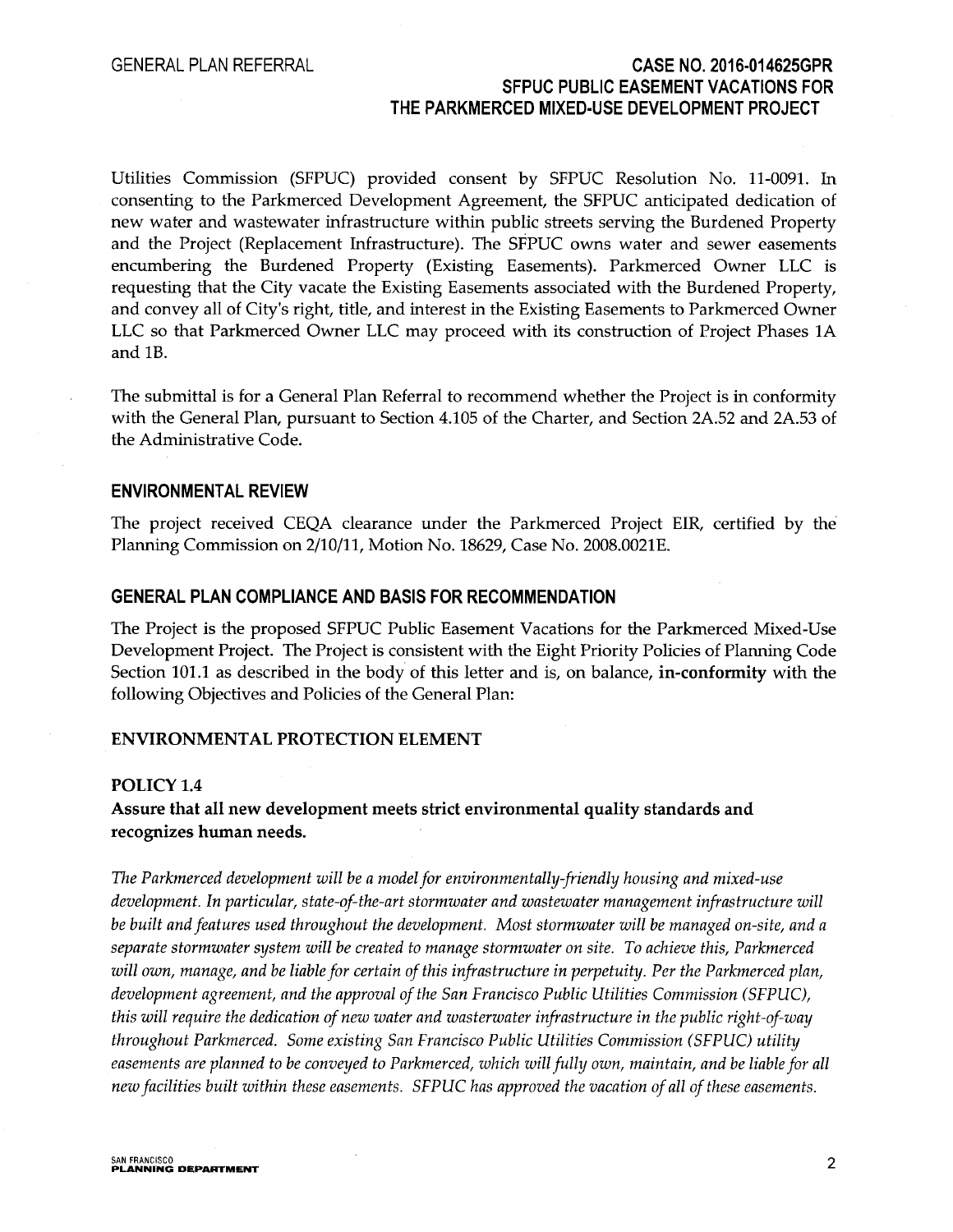# GENERAL PLAN REFERRAL CASE N0.2016-014625GPR SFPUC PUBLIC EASEMENT VACATIONS FOR. THE PARKMERCED MIXED-USE DEVELOPMENT PROJECT

#### POLICY 3.3

Implement plans to improve sewage treatment and halt pollution of the Bay and Ocean.

The reconstruction and rebuilding of much of the wastewater infrastructure within the Parkmerced development will improve the treatment of sewage and control of pollution in the southwest area of San Francisco. This reconstruction has been long planned with the understanding that some existing SF PUC easements would be vacated and turned over to Parkmerced to maintain in perpetuity.

#### POLICY 5.2

Exercise controls over development to correspond to the capabilities of the water supply and distribution system.

The redevelopment of Parkmerced will bring much needed new housing into San Francisco. The development has been planned to minimize the use of water to the greatest extent possible, and will not overly burden the capabilities of the water supply and distribution system.

#### COMMUNITY FACILITIES ELEMENT

#### POLICY 10.1

# Provide facilities for treatment of storm and wastewater prior to discharge into the Bay or ocean. Locate such facilities according to the Wastewater and Solid Waste Facilities Plan.

The vision for the Parkmerced development provides for the full improvement and state-of-the-art upgrade of the wastewater and stormwater facilities in Parkmerced. Per the Parkmerced plan and development agreement, this will require the dedication of new water and wasterwater infrastructure in the public right-of-way throughout Parkmerced. Some existing San Francisco Public Utilities Commission (SFPUC) utility easements are planned to be conveyed to Parkmerced, which will fully own, maintain, and be liable all new facilities built within these easements. SFPUC has approved the vacation of all of these easements.

#### COMMUNITY SAFETY ELEMENT

# POLICY 1.11 Continue to promote green stormwater management techniques.

The Parkmerced development will be a model for green state-of-the-art stormwater management techniques. Extensive state-of-the-art infrastructure will be built and features used throughout the development, including a separate stormwater system to manage stormwater on site; most stormwater will be managed on-site. To achieve this, Parkmerced will own, manage, and be liable for certain of this infrastructure in perpetuity. Per the Parkmerced plan and development agreement, this will require the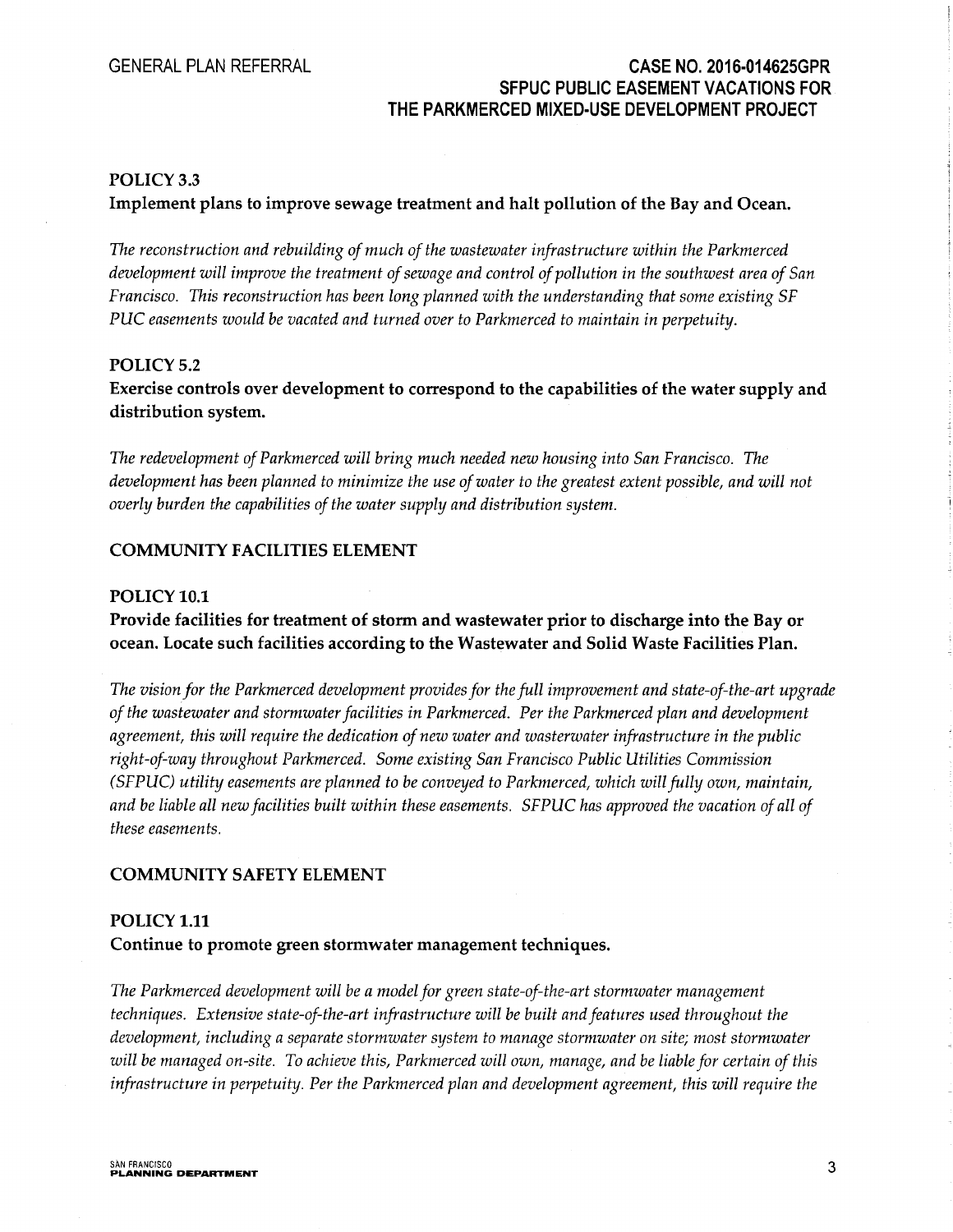### GENERAL PLAN REFERRAL CASE N0.2016-014625GPR SFPUC PUBLIC EASEMENT VACATIONS FOR THE PARKMERCED MIXED-USE DEVELOPMENT PROJECT

dedication of new water and wasterwater infrastructure in the public right-of-way throughout Parkmerced.

#### PROPOSITION M FINDINGS - PLANNING CODE SECTION 101.1

Planning Code Section 101.1 establishes Eight Priority Policies and requires review of discretionary approvals and permits for consistency with said policies. The Project, demolition and replacement of the Chinese Recreation Center, is found to be consistent with the Eight Priority Policies as set forth in Planning Code Section 101.1 for the following reasons:

#### Eight Priority Policies Findings

The subject project is found to be consistent with the Eight Priority Policies of Planning Code Section 101.1 in that:

The proposed project is found to be consistent with the eight priority policies of Planning Code Section 101.1 in that:

L That existing neighborhood-serving retail uses be preserved and enhanced and future opportunities for resident employment in and ownership of such businesses enhanced.

The Project would have no adverse effect on neighborhood serving retail uses or opportunities for employment in or ownership of such businesses.

2. That existing housing and neighborhood character be conserved and protected in order to preserve the cultural and economic diversity of our neighborhood.

The Project would have no adverse effect on the City's housing stock or on neighborhood character.

3. That the City's supply of affardable housing be preserved and enhanced.

The Project would have no adverse effect on the City's supply of affordable housing. The Parkmerced redevelopment project will significantly increase the amount of housing, including affordable housing, within San Francisco.

4. That commuter traffic not impede MUNI transit service or overburden our streets or neighborhood parking.

The Project would have no transportation impact.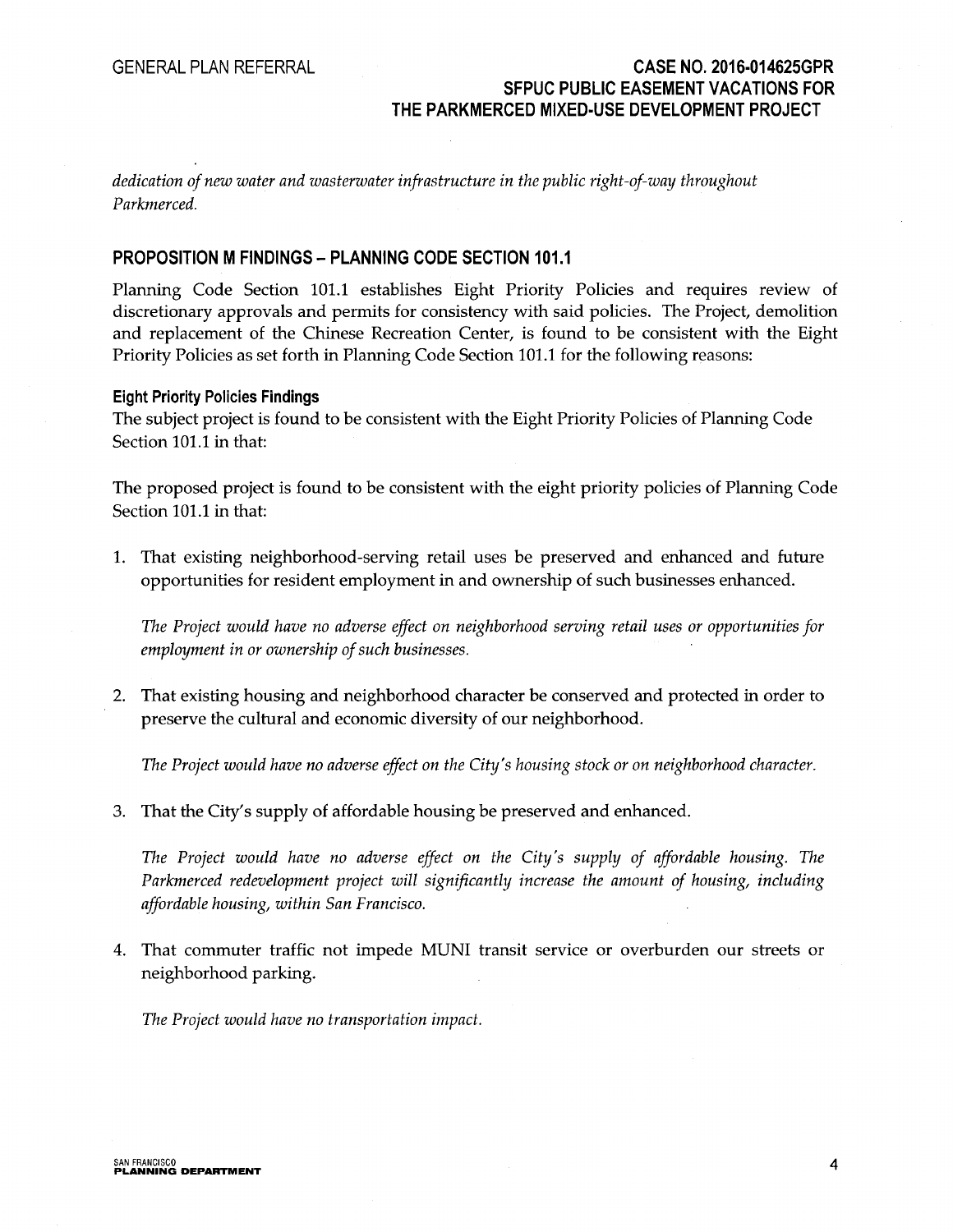# GENERAL PLAN REFERRAL **CASE NO. 2016-014625GPR** SFPUC PUBLIC EASEMENT VACATIONS FOR THE PARKMERCED MIXED-USE DEVELOPMENT PROJECT

5. That a diverse economic base be maintained by protecting our industrial and service sectors from displacement due to commercial office development, and that future opportunities for residential employment and ownership in these sectors be enhanced.

The Project would not affect the existing economic base in this area.

6. That the City achieve the greatest possible preparedness to protect against injury and loss of life in an earthquake.

The Project would improve achieving the greatest possible preparedness against injury and loss of life in an earthquake. It would improve the City's ability to respond to injuries caused by earthquakes and other emergencies, by upgrading outdated critical infrastructure including water infrastructure.

7. That landmarks and historic buildings be preserved.

No buildings will be impacted by the project.

8. That our parks and open space and their access to sunlight and vistas be protected from development.

The Project would have no adverse effect on parks and open space or their access to sunlight and vista.

# RECOMMENDATION: Finding the Project, on balance, in-conformity with the General Plan

#### Attachments:

SF PUC Real Estate Division Minutes, October 25, 2016, including resolution Easement Vacation Maps Easement Deeds and Trusts

cc: Josh Switzsky